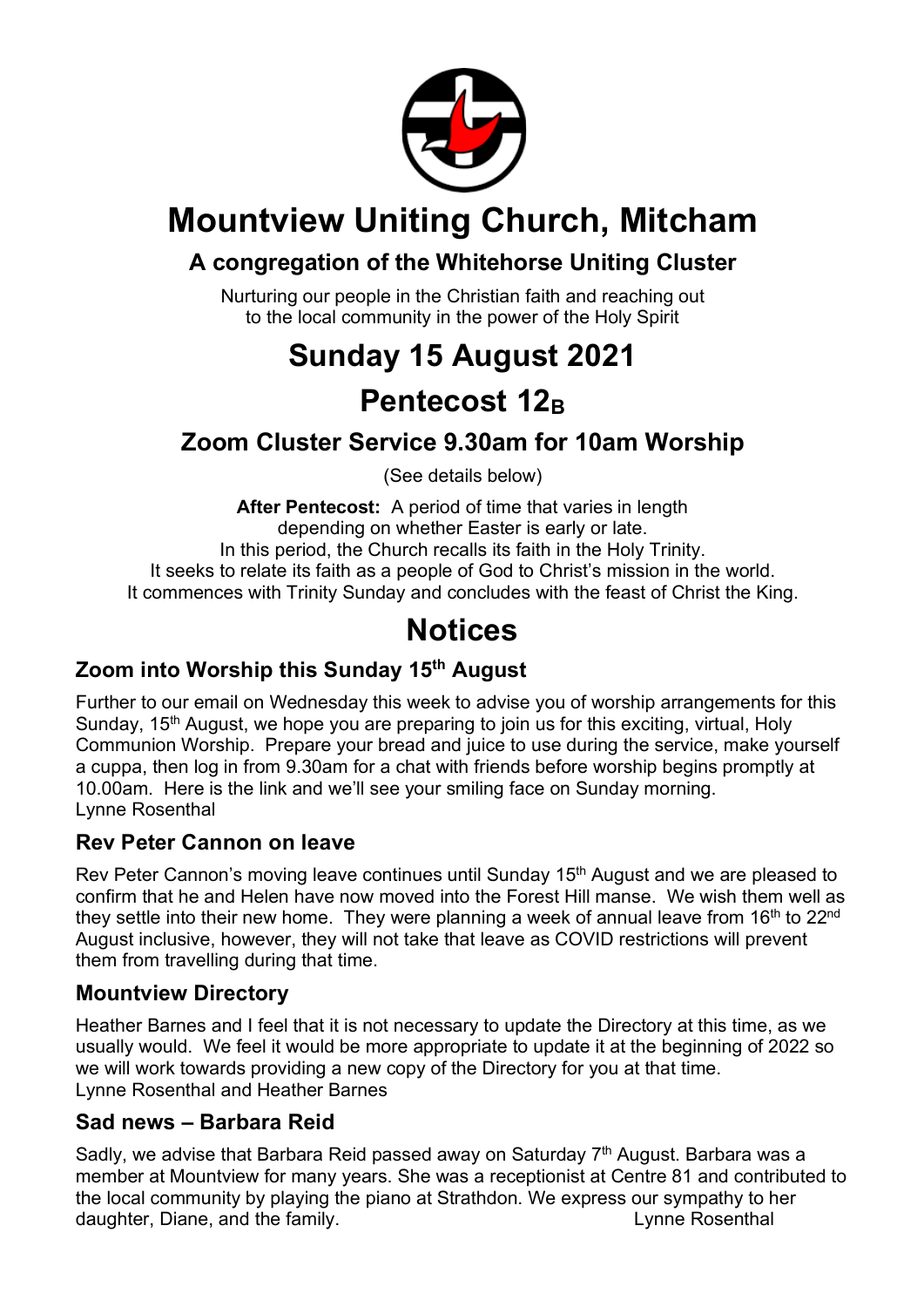#### **Sad news – Bev Lacey**

With sadness, we advise that Bev Lacey passed away on Monday 9<sup>th</sup> August. Bev was a member of the Mountview congregation for close to 50 years and kept in regular contact with many of the church members until she developed dementia and went into care at Adventcare Nunawading in 2016. Bev was a gentle lady and she and her husband, Sam, involved themselves in church life for many years. A funeral service will be held for Bev on Wednesday, 18<sup>th</sup> August, at 11.00 am and a live-stream link can be found at Bethel Funerals, www.bethelfunerals.com.au

Further details can be obtained by contacting Bev's daughter, Lyndie. Lynne Rosenthal

#### **Reminder – Phone Number for Ministry Team**

A new phone number has been set up for our ministry team. The number will divert to the mobile of our minister currently rostered on-call. So it is readily available, I've added it to "Mountview Contacts" on the last page of the Noticesheet under the heading "Whitehorse Cluster Ministers".

#### **Reminder – Existing (prior) content available:**

- Past Worship Videos on the Cluster's YouTube Channel: https://www.youtube.com/channel/UCeSl8WfNEMOZiIynnjxW9wg/videos
- Past Worship Interactives' on the Cluster's Webpage:
- https://www.mountviewuca.org/cluster-worship-resources.html
- Past Worship PDF's on the Cluster's Webpage https://www.mountviewuca.org/cluster-worship-resources.html
- Lyric-Videos Sing-Along Hymns (MUC) online https://www.youtube.com/playlist?list=PL5dbbdzyKBag-mEd9qTgdyYNQLlsLD2rC

## **Worship Roster**

#### **This Sunday 15 August:**

Jill Kidd (Vestry/Fellowship) Jenny Balshaw (Fellowship) John Cosstick (Lead Steward)

#### **Next Sunday 22 August:**

Margot Kemke (Vestry/Fellowship) Margaret Swain (Fellowship) Peter Cox (Lead Steward)

## **Prayer Cycles**

Rostered members for 'Prayers of The People' – please email your prayer (for your upcoming Sunday) to multi-media@mountview.unitingchurch.org.au before 6pm Thursday

#### **This Sunday 15 August:**

World: Burkina Faso, Chad, Mali, Mauritania, Niger Ecumenical: St Edward's Anglican, Blackburn South UCA: Greensborough (Living Faith Church); Methodist Ladies College

#### **Next Sunday 22 August:**

Trevor de Run World: Liberia, Sierra Leone Ecumenical: Nunawading and Waverley Lutheran Church UCA: Habitat: Canterbury (St David's), Augustine Centre; Uniting AgeWell's Nangare Independent Living Units

# **Lawn Mowing Roster**

**August:** Don Bain and Peter Cox